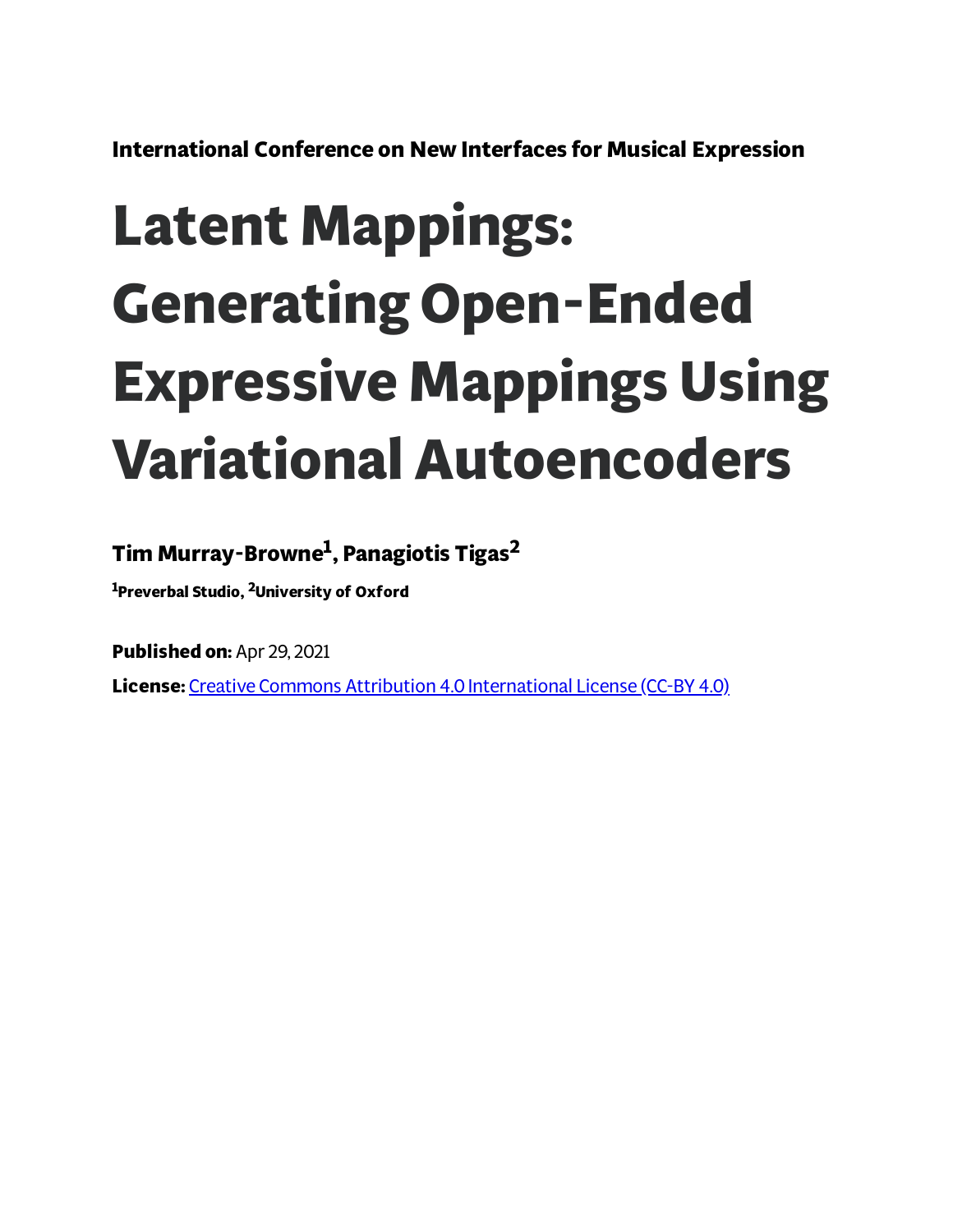#### **ABSTRACT**

<span id="page-1-1"></span><span id="page-1-0"></span>In many contexts, creating mappings for gestural interactions can form part of an artistic process. Creators seeking a mapping that is expressive, novel, and affords them a sense of authorship may not know how to program it up in a signal processing patch. Tools like Wekinator  $[1]$  and MIMIC  $[2]$  allow creators to use supervised machine learning to learn mappings from example input/output pairings. However, a creator may know a good mapping when they encounter it yet start with little sense of what the inputs or outputs should be. We call this an *open-ended mapping process*. Addressing this need, we introduce the latent mapping, which leverages the latent space of an unsupervised machine learning algorithm such as a Variational Autoencoder trained on a corpus of unlabelled gestural data from the creator. We illustrate it with Sonified Body, a system mapping full-body movement to sound which we explore in a residency with three dancers.

#### **Author Keywords**

Mapping, sonification, unsupervised learning, latent space, interactive dance, creative process, latent mapping, open-ended mapping process.

#### CCS Concepts

**•Applied computing → Sound and music computing;** Performing arts; **•Information systems** → Music retrieval;

#### **Introduction**

The mapping defines the relationship between sensor and synthesizer in a digital musical interface. We introduce the latent mapping, an approach to generating arbitrary yet expressive mappings using unsupervised machine learning (ML).

<span id="page-1-2"></span>Our target use cases are mappings generated as part of a creative process, such as those created for specific performative work or interactive sound installation [\[3\],](#page-13-0) although our approach may be of value to those designing Digital Musical Instruments intended for general use. We use the term creator to describe the person creating the mapping, who may be a musician, composer, artist, or otherwise.

We developed this approach in response to the needs of our own artistic work transforming full-body movement to sound and we describe it in this context. However, it responds more to the needs of a certain type of creative process rather than a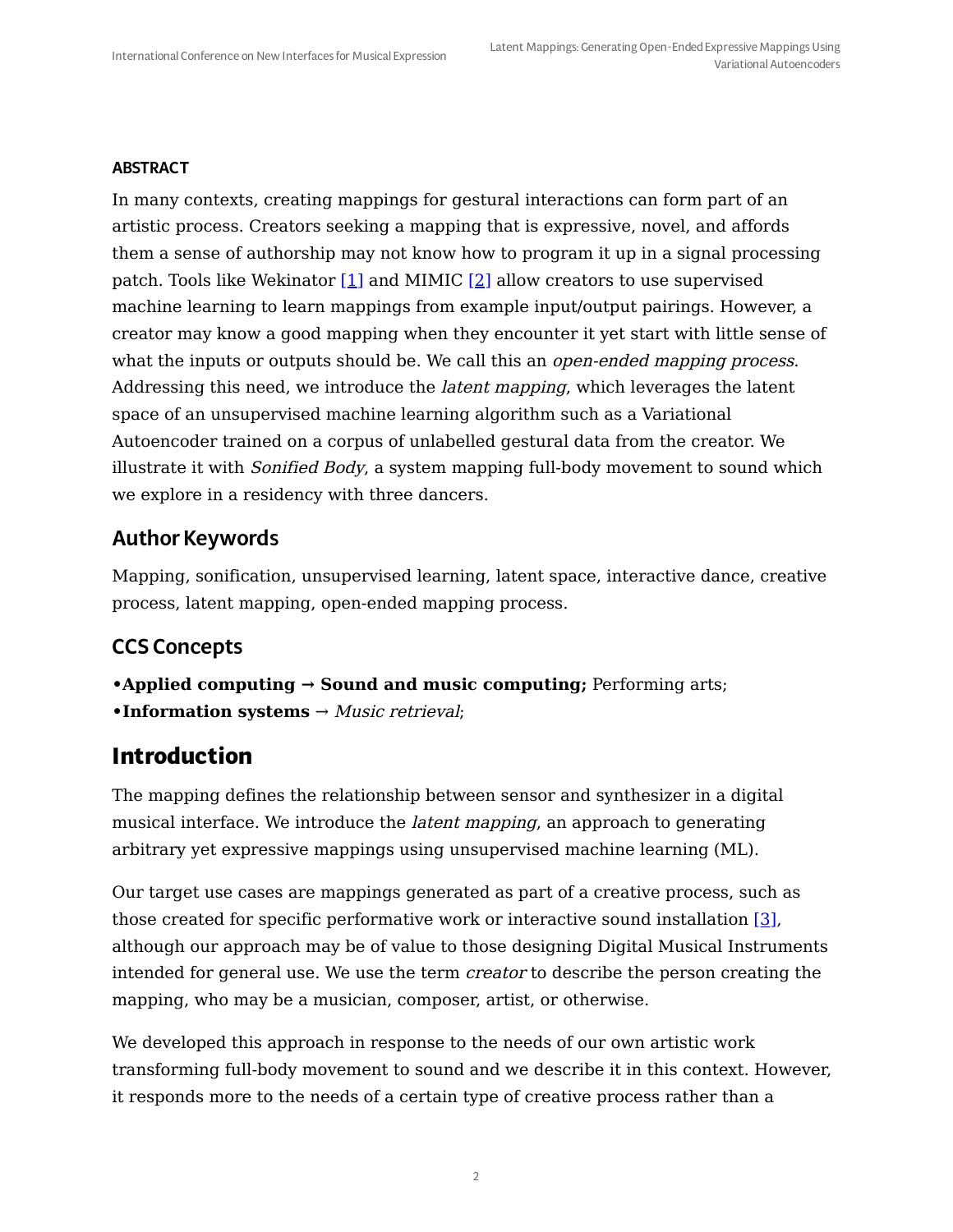specific performative domain. We offer it as a general approach to creating mappings for gestural interaction.

#### **The Mapping Process**

<span id="page-2-1"></span>Mappings are shaped by the tools and processes by which they are made  $[4]$ . Low-level tools such as PureData and Supercollider naturally afford a bottom-up approach described as the 'engineering default'  $[5]$ : begin with simple one-to-one linear mappings and incrementally add complexity.

A limitation of bottom-up approaches is that our representation of the body begins in the parameter space of the sensor rather than the intuitive, holistic representation we naturally have with the body, which we describe as a semantic representation. An example of a semantic representation includes the choreographer Laban's classification of movement by *time, flow, space*, and *weight* [\[6\].](#page-13-2) Much of the work of the mapping process is transforming sensor inputs into higher-level parameters, often drawing on knowledge of signal processing. Quality of movement such as 'heavy' or 'light' may be semantically simple, and one human might quickly communicate to another what they mean by these terms. But evaluating whether a sensor signal corresponds to a 'heavy' or 'light' movement is a challenge likely requiring a complex solution.

<span id="page-2-2"></span><span id="page-2-0"></span>

**Figure 1** Hunt et al. 's three layer mapping model (our annotations on the right)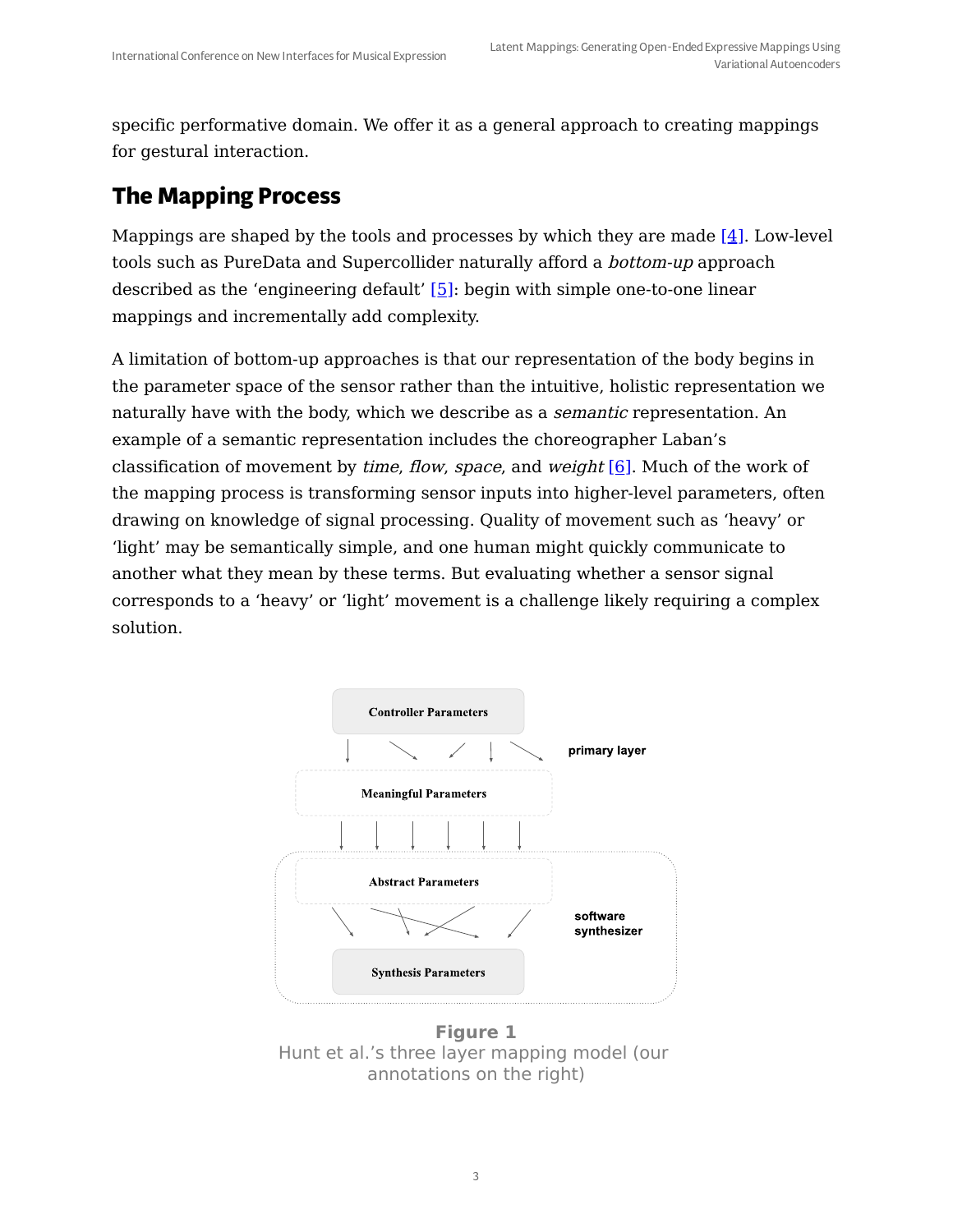<span id="page-3-1"></span>To overcome this distance between sensor data and semantic representation, Hunt et al. [\[7\]](#page-13-3) propose constructing mappings in three layers, from sensor data to 'meaningful parameters' to 'abstract parameters' to synthesizer parameters [\(Figure](#page-2-0) 1). We consider meaningful parameters as a semantic representation of gesture, such as weight, and abstract parameters as a semantic representation of synthesis control, such as brightness.

<span id="page-3-0"></span>Our work here focuses on defining this primary layer from the sensor to semantic (i.e. 'meaningful'). Complex bottom-up approaches become increasingly challenging as the complexity of sensor data increases. For example, in our case study below we use skeletal data from a Kinect v2.0, a commonly available and cheap form of motion capture. The sensor represents the body as 25 joints, each positioned in 3D space, at  $30$  Hz.<sup>[1](#page-12-2)</sup> We've worked with this marvellous device (and its predecessor) for nearly a decade. In spite of extensive community contributions, our experience is that bottomup mapping processes struggle to escape this skeletal representation: different limbs get mapped to different parameters. We are far from the intuitive meanings we might draw from Laban's analysis.

<span id="page-3-2"></span>Supervised ML techniques allow creators to avoid manually defining a mapping. Instead, the creator records example gestures, labels each with a target output, and trains a model. We describe this process as top-down. Tools such as Wekinator [\[1\]](#page-12-0) and MIMIC  $[2]$  support this process through Interactive Machine Learning (IML)  $[8]$  where the creator alternates between testing a model and recording training examples, allowing the creator to iteratively construct their model.

<span id="page-3-4"></span><span id="page-3-3"></span>In our experience, the need to generate labelled training data, even within an IML process, imposes constraints on the creative process. It requires the creator to think in advance of which inputs they would like to associate with which outputs. However, improvising with, and composing for, an instrument, particularly one we have never encountered before, can be more a process of uncovering its affordances and constraints to reveal the instrument's character [\[9\]](#page-13-5) [\[10\]](#page-13-6). Supervised ML models will naturally have their own constraints and quirks giving character to each trained model. But the process of generating training data can be challenging because the supervised paradigm is structured around solving a problem that has a ground truth. In our experience, particularly when collaborating with others, creating is less a process of marching towards our target output (what we might consider our ground truth) and more of experimenting, sensing, listening, and responding.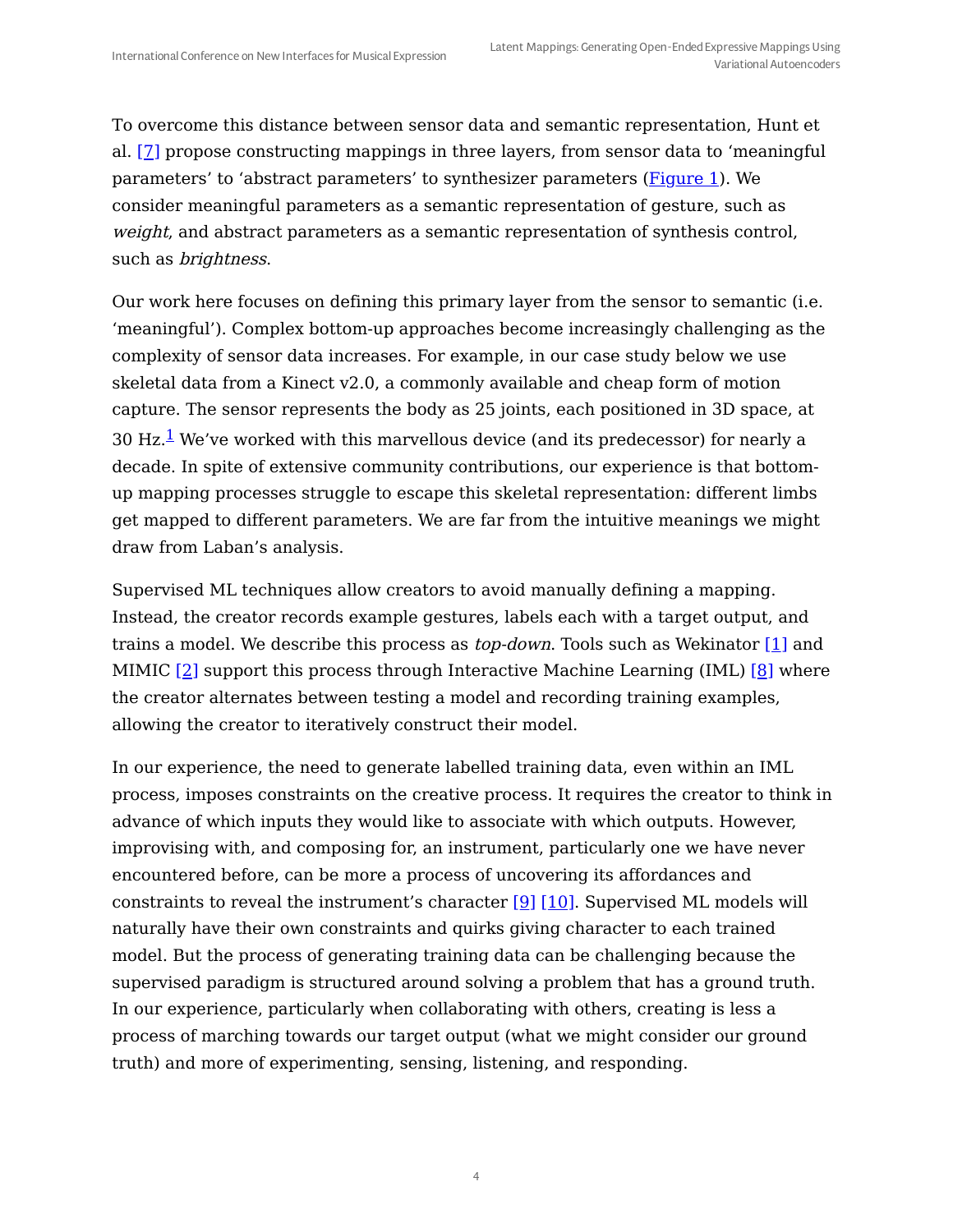<span id="page-4-0"></span>In observational studies on Wekinator as an IML tool, Fiebrink et al. [\[8\]](#page-13-4) observe some composers introducing training data with the intention of generating complexity and surprise when applying the model to gestures outside of the training set. Perhaps they too do not know what mapping they are looking for at the outset. In a sense, they are 'hacking' the model by working contrary to the principles of generalisation that underlie its design. In other observational studies, West et al. [\[11\]](#page-13-7) describe the mapping process as alternating between experimenting and exploring, and McPherson and Lepri [4] as a 'negotiation' between designer and tool. This openness suggests creators with no ground truth but instead an intuited evaluation criteria and a desire to uncover something novel.

#### **Open-ended mapping process**

We define an *open-ended mapping process* as a process where the creator is seeking a novel, musically expressive mapping without a specific vision of what it may be, although they may hold opinions and intuitions on whether something is working or not.

We propose the following desiderata for such a process:

- *Novelty searchable*. The process should uncover novel and unexpected mappings. By novel, we mean semantically novel from the perspective of the creator in this context.
- *Ownable*. What is novel to our creator may not be novel to the scene. Creative tools have affordances and constraints that can both trap and inspire the user [4]. Musicians who create their own mapping have been observed to consider it part of their musical identity  $[12]$ . However, when encountering novelty through opaque processes such as ML, it can be unclear whether what has been created is a readily identifiable and imitable artefact of the tool (such as a synth preset) or a unique avenue worth staking our creative identity upon. Our process needs to give our creator a sense of confident authorship over the mapping.
- Generative of expressive mappings, which we expand on below.

<span id="page-4-2"></span><span id="page-4-1"></span>Designing expressive mappings is a fundamental area of research in NIME. Key criteria have been identified including controllability, explorability, learnability [\[13\]](#page-13-8), and diversity  $[14]$ , which we might summarise as the capacity for our performer, with practice, to be able to discover and consistently reproduce a diverse range of outputs. But how much control? Which outputs? How consistently? How much practice? What is considered diverse? These are contextual and will depend on the domain, genre, composition, and performers. Nonetheless, in our multi-layered mapping model, we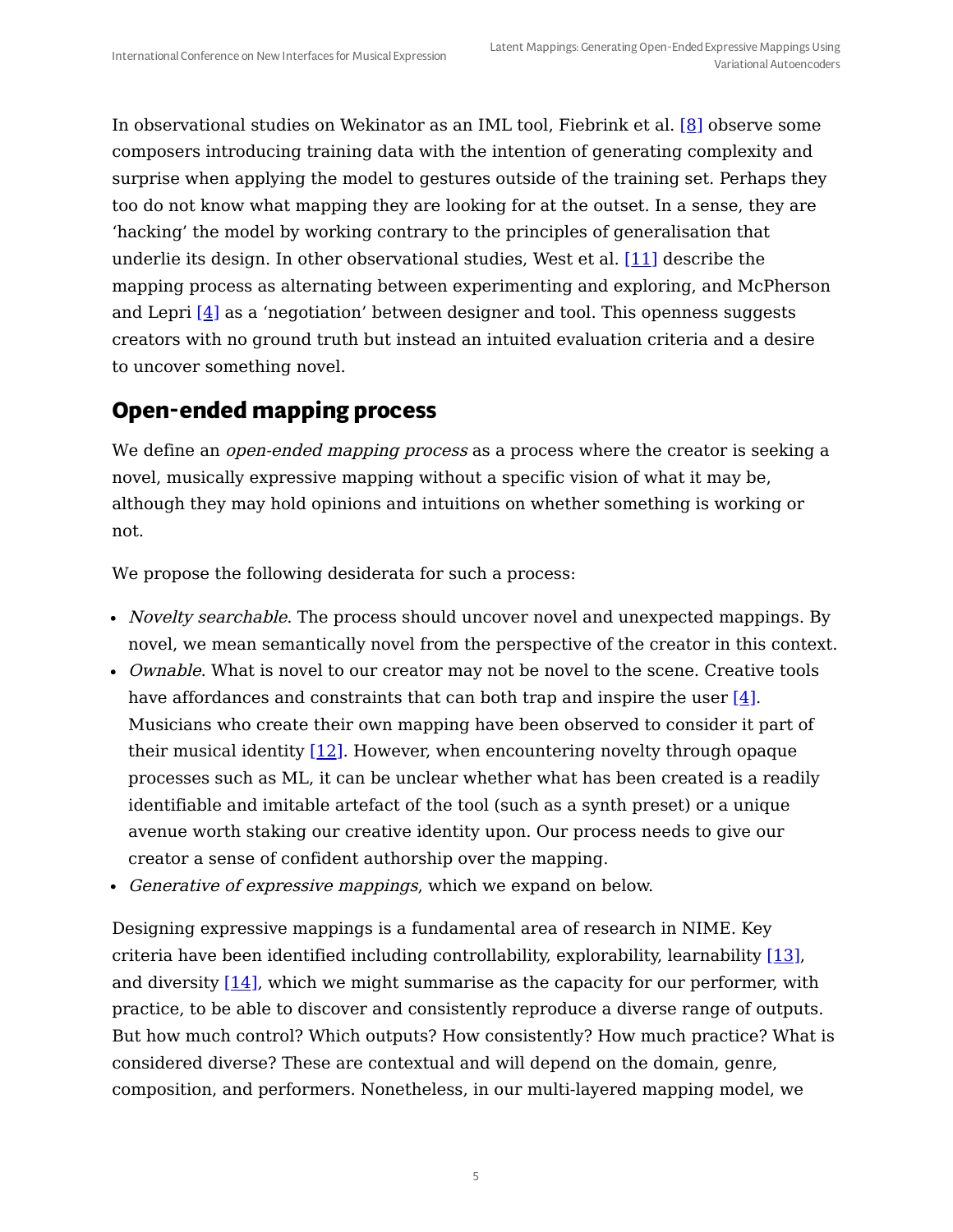propose that the expressive potential of the primary layer can be maximised by the following further desiderata:

- Consistency: similar inputs create similar outputs.
- Diversity: dissimilar inputs create dissimilar outputs.
- Range: the entire output range can be readily generated by available inputs.

### **Latent Mapping**

Whereas within a supervised learning process we optimise a model to generalise from explicitly labelled data, unsupervised learning works with a corpus of unlabelled data. Instead, a model is optimised to infer some kind of structure inherent within the data itself. Such networks are designed with an architecture that requires an intermediate representation of the data, described as the latent representation.

We define the *latent mapping* as a function that maps gestural input to its latent representation as defined by an unsupervised model trained on a representative corpus of inputs.

The latent mapping process depends on inputs that themselves depend on the creator, project, and context at hand:

- Input domain: the full set of possible inputs the performer might provide
- Model hyperparameters, such as the number of output dimensions.

#### **Generating Latent Mappings using Variation Autoencoders (VAEs)**

We propose that the Variational Autoencoder (VAE)  $[15]$  when used as a latent mapping satisfies our desiderata.

The VAE is an unsupervised learning method that uses deep neural networks to encode and decode data to a lower-dimensional space of latent representations. It is effectively a lossy form of compression created bespoke to the dataset which maximizes the model's ability to reconstruct the original input. In our example of skeletal pose data, a single frame of 75 numbers is encoded into a latent space of 16 gaussian distributions and then *decoded* back into a reconstructed skeleton ([Figure](#page-6-0) 2). The *encoder* and decoder capture information about what is consistent across the dataset, while the latent variable captures what is different about this specific input, given those identified consistencies.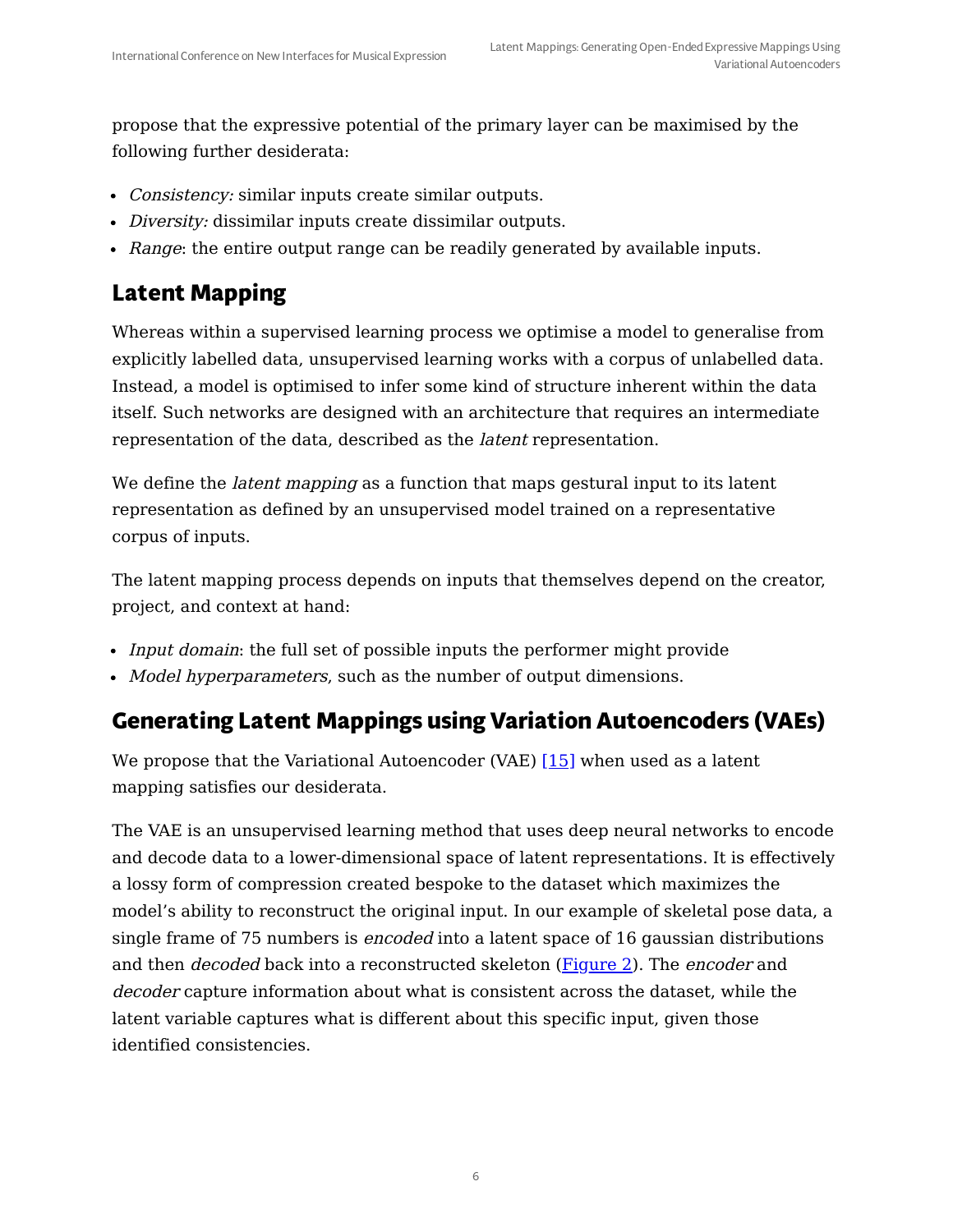<span id="page-6-0"></span>

A variational autoencoder, highlighting the section used for the latent mapping.

In our latent mapping implementation, we take as output the 16 parameters defining the means of these distributions.

<span id="page-6-4"></span><span id="page-6-3"></span><span id="page-6-2"></span>The VAE is often used for generating examples similar to the training set by taking the decoder to decode samples from the latent space. For example, Crnkovic-Friis and Crnkovic-Friis [\[16\]](#page-14-1) and Pettee et al. [\[17\]](#page-14-2) use an Autoencoding Recurrent Neural Network (RNN) to generate novel choreography from a corpus of motion-capture data from a dancer. Pettee et al.  $[18]$  train a Graph Neural Network to generate choreographies in real-time responding to a dancer. By contrast, our approach uses the encoder side as a primary mapping function from sensor input to a lower-dimensional latent space. In many cases, dimensions in the latent space have been observed to correspond to semantically meaningful qualities, such as whether a face is smiling or a hand-written digit is rotated  $[19]$ .

<span id="page-6-5"></span><span id="page-6-1"></span>During training, the VAE's decoder samples from the latent space represented as gaussian distributions. This introduces noise requiring the decoder to map similar latent representations to similar reconstructions, which enforces smoothness on the decoder and encoder (*Consistency*).  $\frac{2}{3}$  $\frac{2}{3}$  $\frac{2}{3}$  This smoothness combined with the overall penalty on reconstruction error implies non-similar inputs will have non-similar latent representations (Diversity). To satisfy our Range desideratum, we additionally apply a per-component normalization on the latent representations (post-training) to ensure full coverage of the space [0,1] $^{16}$ . To normalize, we linearly map either the entire range of  $\pm 2$  standard deviations to the range [0,1], clipping if necessary.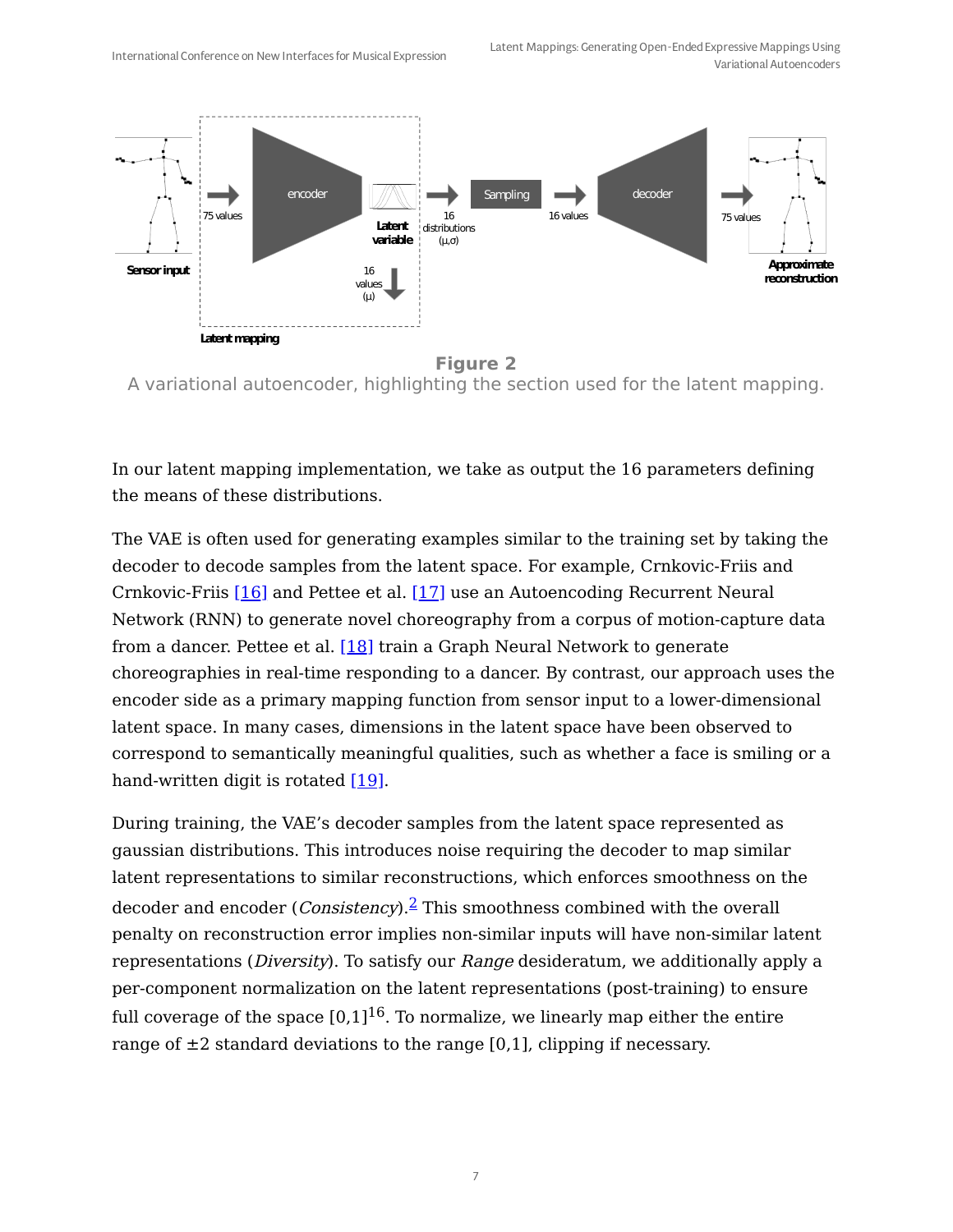The random initialisation of weights means a novel mapping is generated each time it is trained (*Novelty searchable*). Nonetheless, the creator retains a sense of authorship by training exclusively on their own gestural vocabulary (Ownable).

## **Case Study: Sonified Body**

We present as a case study our own artistic explorations using this approach in a project entitled Sonified Body.

Our dataset was 16 hours of skeletal movement, recorded by the first author over six weeks as a daily practice of 30 minutes of improvised movement. The recording occurred at the artist's studio space using a Kinect v2.0, giving 75-dimensional input at 30 Hz. We trained a VAE with a 16-dimensional latent space with this data to generate a latent mapping.

<span id="page-7-0"></span>

**Figure 3**

A screengrab from our real-time performance system showing a reference RGB camera feed, the input (orange) and reconstructed skeleton (red) and a heatmap illustrating the current latent variable.

We integrated this model into a real-time performance system ([Figure](#page-7-0) 3), which outputted OSC to Max for Live patches that modulated visible parameters of the builtin presets of the bundled software synthesizers in Ableton Live  $(\underline{Figure 4})$  $(\underline{Figure 4})$  $(\underline{Figure 4})$ . As our focus was on understanding the qualities of the VAE's mapping, we kept this second mapping layer somewhat arbitrary. However, we avoided parameters such as a master gain control that might negate the effect of many other parameters.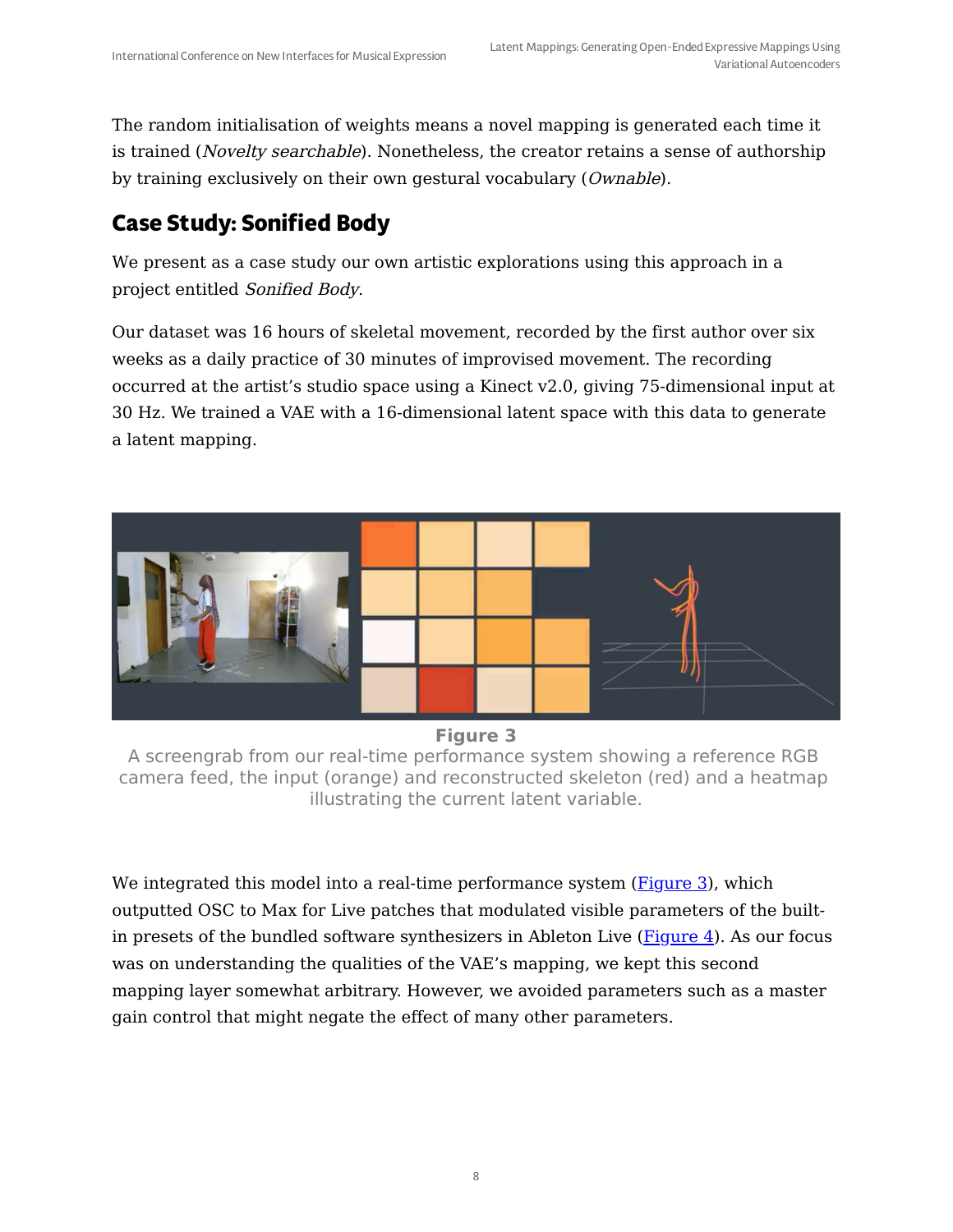<span id="page-8-0"></span>

<span id="page-8-1"></span>The Sonified Body system.

The mapping layer currently takes around 2 milliseconds on a GPU and remains under 20 ms on a CPU. Combined with a reported 67 ms latency from the Kinect [\[20\]](#page-14-5) and 5 ms audio processing buffer gives a total latency of around 75 ms, which is suitable for our current artistic needs. A different sensor could significantly reduce this value.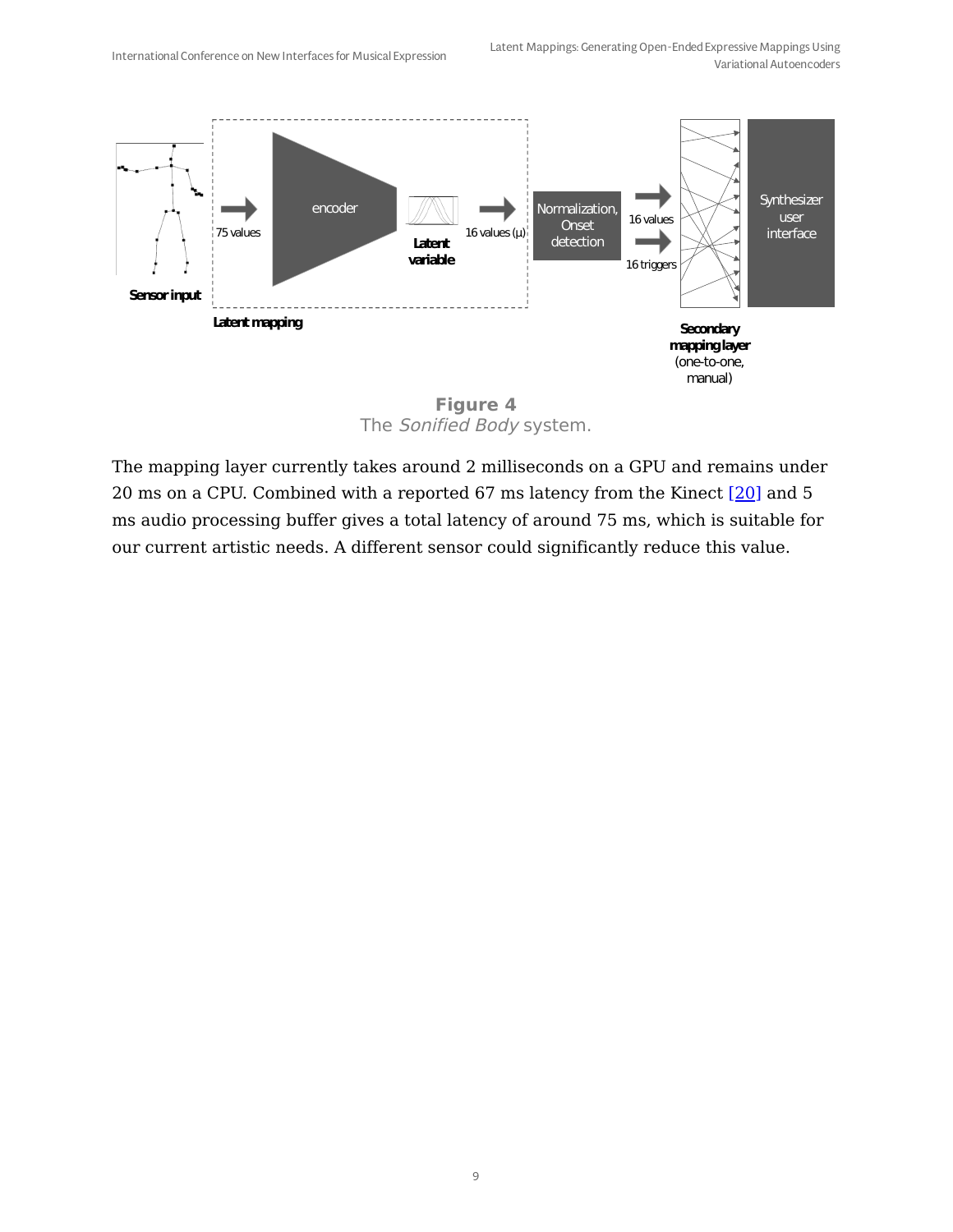<span id="page-9-0"></span>

**Figure 5** The dancer Divine Tasinda improvising with the system during the exploratory residency.

#### Exploration with dancers

During a 5-day artist residency (spread over 2 months due to pandemic restrictions) we explored the system with three dancers, each from a different movement background but experienced in improvisation ([Figure](#page-9-0) 5).

<span id="page-9-1"></span>After the first two days of the lab, we felt the need for discrete events and developed an onset detection algorithm based loosely on Dahl et al.'s  $[21]$  technique of identifying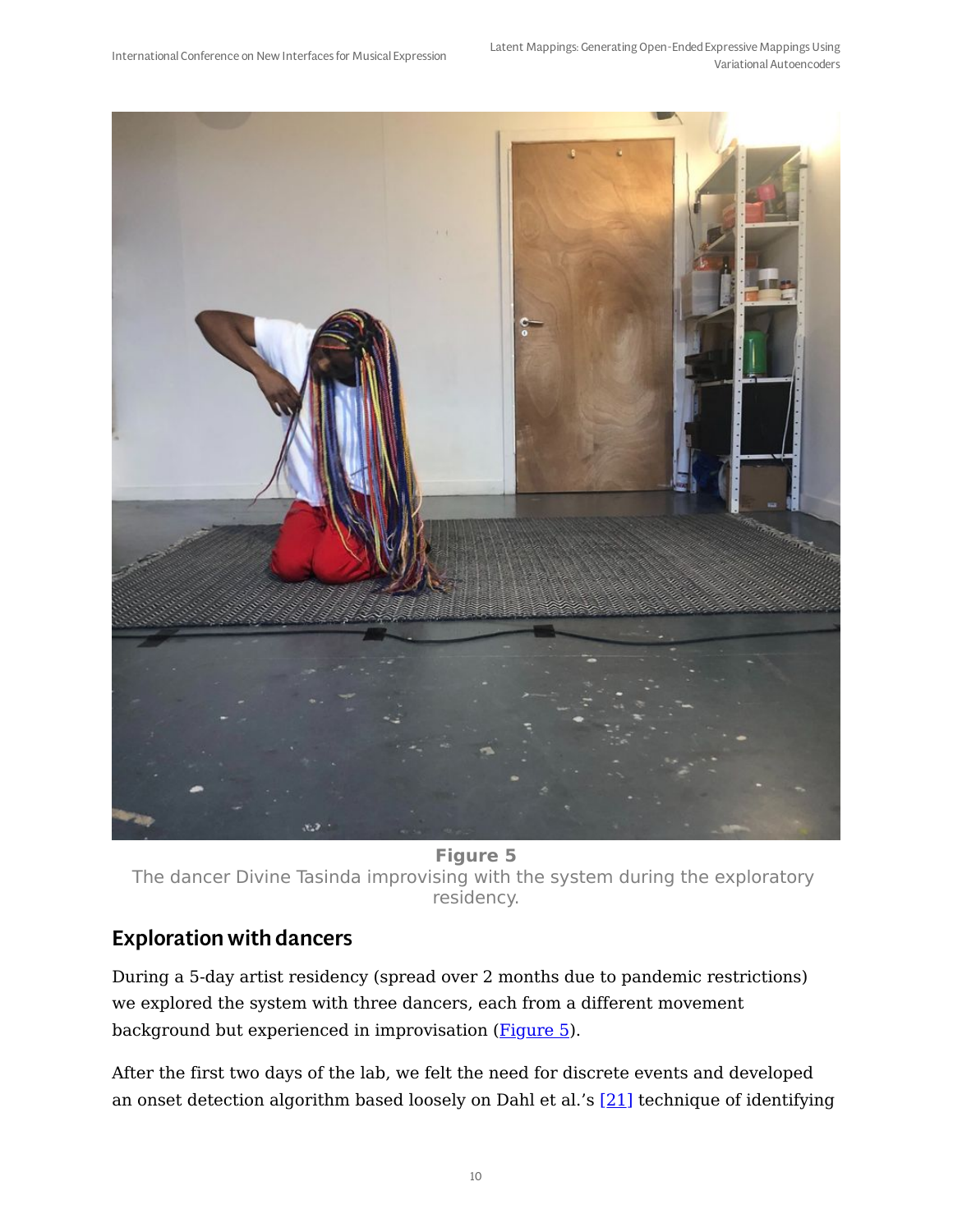crossing points of two low pass filters. We applied this to each output component on the latent space giving 16 potential trigger events, which we mapped to drum kit presets.

We felt the results were strong enough to record a number of improvised performances that were streamed as part of the Present Futures online festival.



**Video 1**

Improvised performances with the sonified body system by dancers Catriona Robertson, Divine Tasinda and Adilso Machado. Video also available at [https://timmb.com/sonified-body-r-and-d-lab](file:///tmp/tmp-51O4se3sqt8OFk.html).

Our preliminary observations were that each dancer found a distinctive way of performing with the system, drawing on their own diverse movement languages. At the same time, they did each adapt their movement as they became more familiar with the system. For example, we noticed a tendency towards 'Kinect-friendly' gestures, such as focusing on limb extension above facial expression.

We had between 5 and 14 hours with each dancer. All permutations of synthesizers and model settings were prepared in advance. No training was done during the residency itself, giving us ample time to test these permutations and record a number of performances.

#### **Discussion**

We have argued that for some creators, the creation of mapping is an open-ended creative process. This may not readily fit with current tools which support either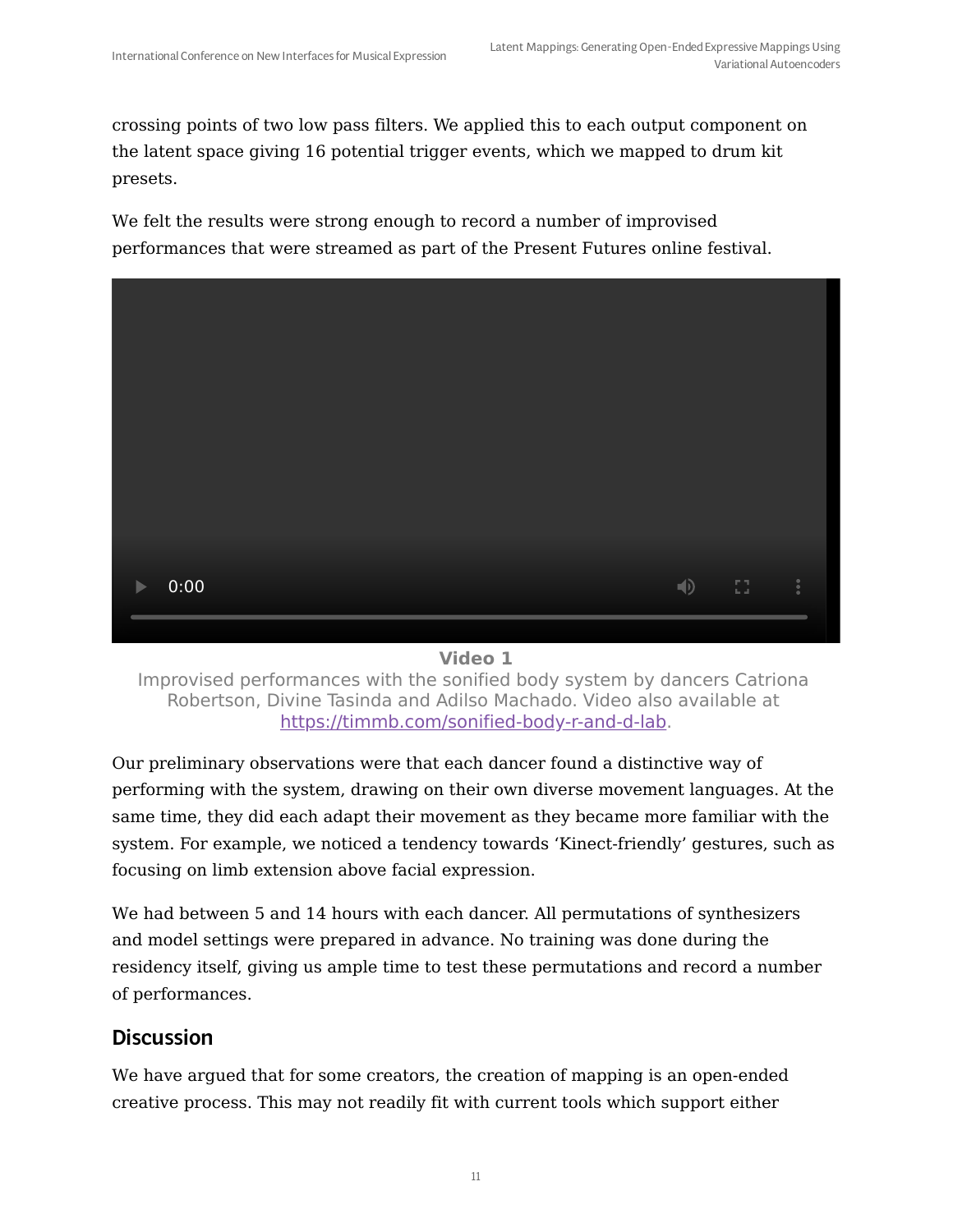manual definition of mapping functions or their derivation through supervised learning. We present this position as a desideratum, argued from both existing research and our own practices, that suggests latent mappings may be more appropriate in these cases. Just as there is no universal creative process, there can be no universal approach to creating mappings. We have sought to qualify our approach in terms of the creative needs that a creator may or may not identify with.

<span id="page-11-1"></span><span id="page-11-0"></span>The encoder half of a VAE is a latent mapping with desirable properties. Other model architectures may provide interesting alternatives. For example, an RNN's [\[22\]](#page-14-7)[\[23\]](#page-14-8) latent representation retains a memory of previous input, which could capture how a gesture is changing through time.

So far we have focused on the primary layer of a greater mapping. In our case study, we mapped the latent mapping arbitrarily to the user-friendly parameters presented by a number of commercial software synthesisers. Encouraged by these results, we are interested in applying similar unsupervised approaches to sound synthesis.

Our VAE-based latent mapping outputs continuous parameter values. To trigger note events, we deployed bottom-up approaches in the subsequent mapping layer. This introduced context-specific 'magic numbers' that we had hoped machine learning would relieve us from finding. We plan to explore techniques to extract discrete events directly from the model.

<span id="page-11-2"></span>Dataset diversity and prejudicial bias is a critical issue to explore when training models on humans  $[24]$ . Our findings suggest the potential for one individual to generate enough skeletal joint data to train a latent mapping that can generalise to new inputs from that individual. In the case where a single individual both trains and performs with the system then there is no need for generalisation to other individuals and so dataset bias is not an issue. In fact, generalisation may be undesirable as it may reduce that individual's sense of ownership.

However, if other performers are to use the system then this is no longer the case and ethical consideration is needed to ensure the model does not capture a prejudicial bias. In our case study, the model is trained on a White male and then tested with a White male, a White female, and a Black female with the potential consequences of this as a line of critical artistic enquiry. At this stage, we can report anecdotally that our system does not appear to show differences in behaviour between these individuals. However, as we are working with the Kinect's skeleton representation then we are piggy-backing on whatever work Microsoft has done to minimise bias in the

12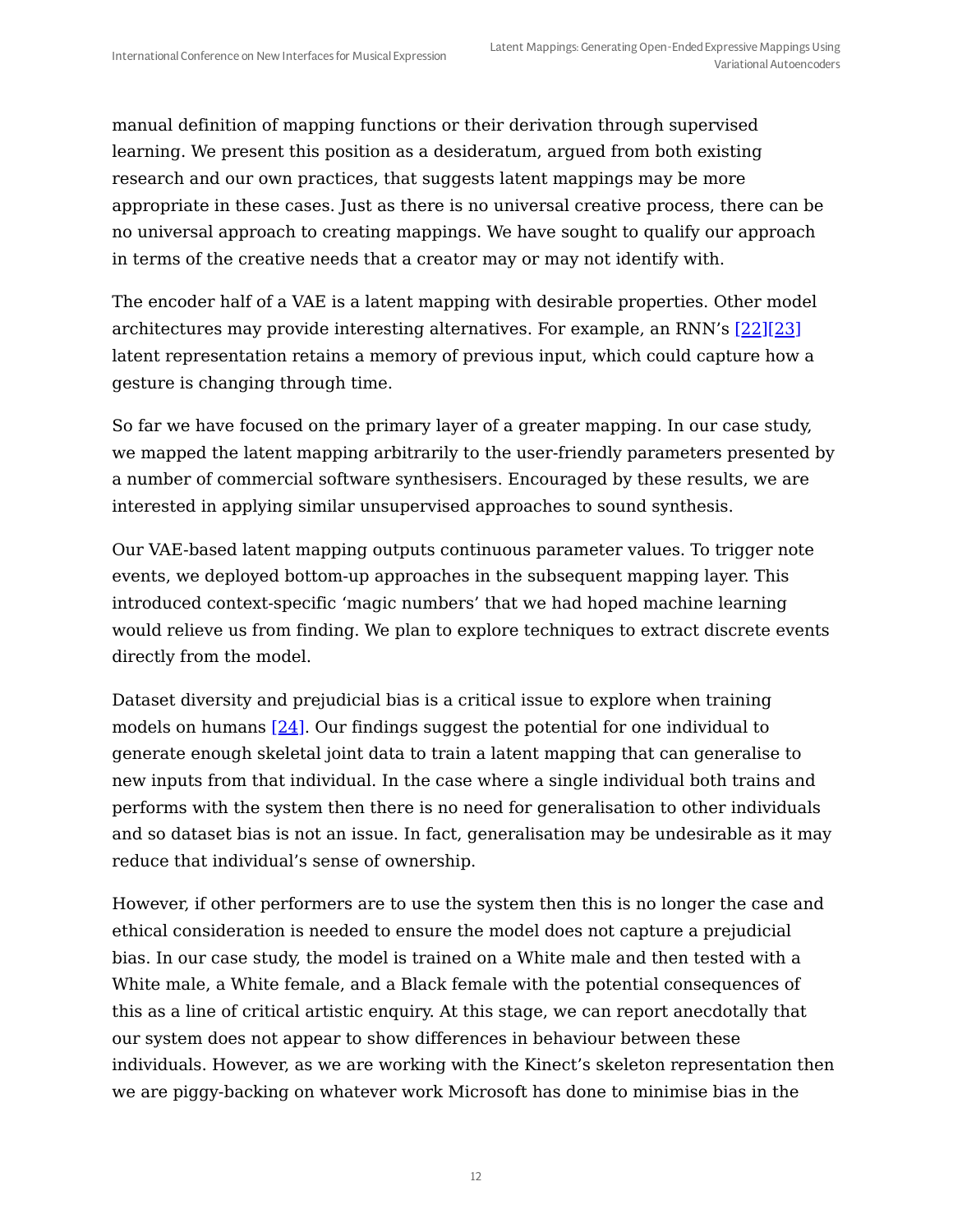sensor's capabilities. If our input were raw camera data, we would not expect similar generalisability. In future work, we plan to investigate how our desiderata may be quantified statistically giving one tool towards investigating this potential bias more rigorously.

## **Acknowledgements**

Sonified Body features the dancers Adilso Machado, Divine Tasinda, and Catriona Robertson. It was mentored by Ghislaine Boddington and produced by Feral. It was funded by Creative Scotland and Present Futures festival with support from Preverbal Studio.

#### **Compliance with Ethical Standards**

The dancers invited to the residency provided informed consent for their involvement and the published outputs. They were paid for their time at rates above the minimum set by the Independent Theatre Council.

#### **Footnotes**

<span id="page-12-2"></span>1. Arguably, this representation is already meaningful given the sensor's initial representation as a time-of-flight infrared image. Microsoft provides drivers that transparently infer the 25 joint skeleton. For the purposes of our argument, we consider this skeletal representation as our raw sensor input.  $\epsilon$ 

<span id="page-12-3"></span>2. This smoothness further depends on a regularization parameter that penalises the Kullback-Leibler divergence from the uniform distribution. This ensures the model does not remove the noise by minimising the variance in the Gaussians of its latent representation.  $\leq$ 

## **Citations**

<span id="page-12-0"></span>1. Fiebrink, R., Trueman, D., & Cook, P. R. (2009). A Meta-Instrument for Interactive, On-the-fly Machine Learning. In Proceedings of the conference on New Interfaces for *Musical Expression.* Pittsburg, PA.  $\leq$ 

<span id="page-12-1"></span>2. McCallum, L., & Grierson, M. S. (2020). Supporting Interactive Machine Learning Approaches to Building Musical Instruments in the Browser. In R. Michon & F. Schroeder (Eds.), Proceedings of the International Conference on New Interfaces for *Musical Expression* (pp. 271–272). Birmingham, UK: Birmingham City University.  $\geq$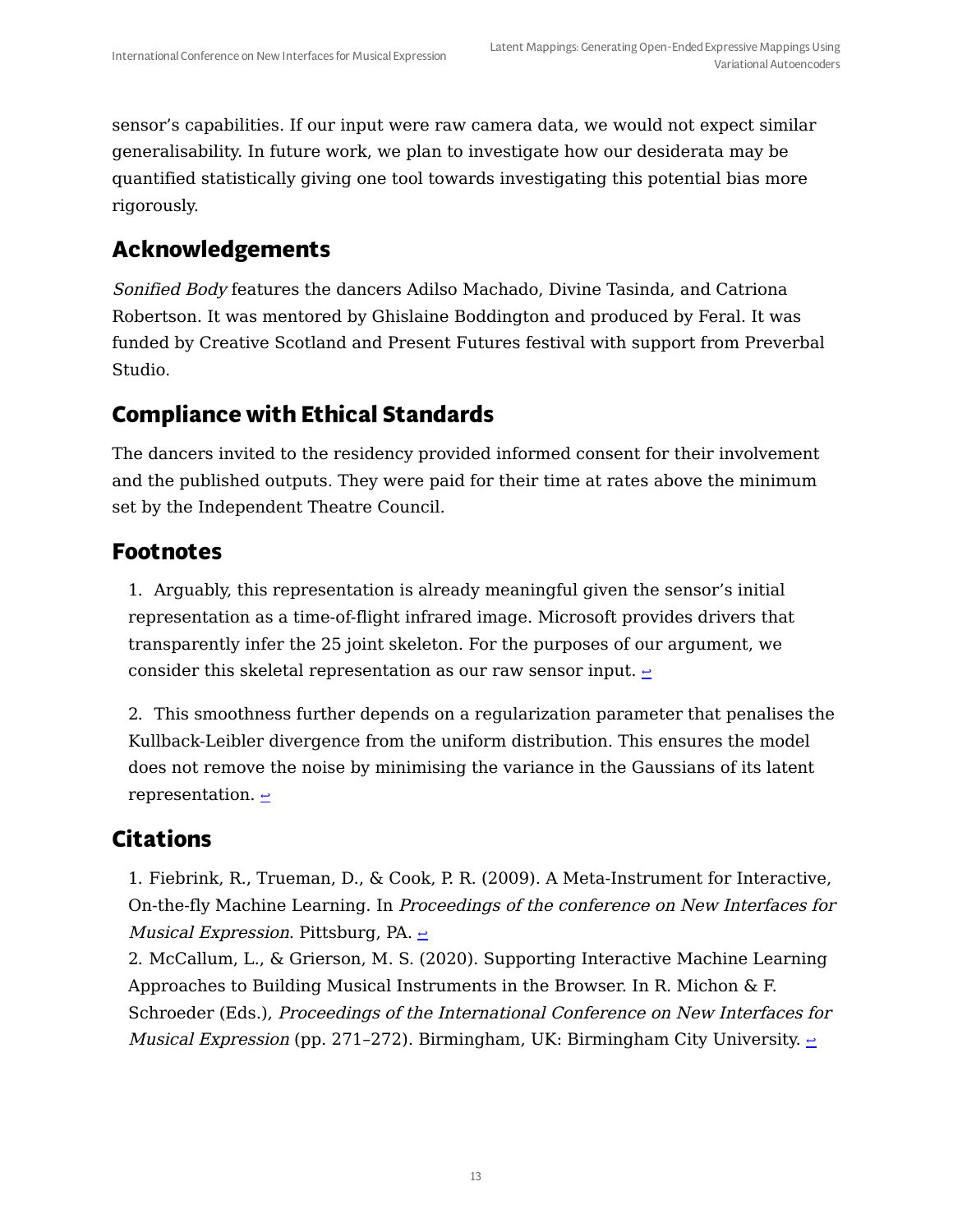<span id="page-13-0"></span>3. Murray-Browne, T., Mainstone, D., Bryan-Kinns, N., & Plumbley, M. D. (2011). The medium is the message: Composing instruments and performing mappings. In Proceedings of the International Conference on New Interfaces for Musical *Expression* (pp. 56–59). Oslo, Norway.  $\leq$ 

4. McPherson, A., & Lepri, G. (2020). Beholden to our tools: negotiating with technology while sketching digital instruments. In R. Michon & F. Schroeder (Eds.), Proceedings of the International Conference on New Interfaces for Musical *Expression* (pp. 434–439). Birmingham, UK: Birmingham City University.  $\geq$ 

<span id="page-13-1"></span>5. Hunt, A., & Wanderley, M. M. (2002). Mapping performer parameters to synthesis engines. Organised Sound, 7(2), 97-108.  $\geq$ 

<span id="page-13-2"></span>6. Davies, E. (2001). Beyond Dance. New York: Routledge.  $\epsilon$ 

<span id="page-13-3"></span>7. Hunt, A., Wanderley, M. M., & Paradis, M. (2003). The importance of parameter mapping in electronic instrument design. Journal of New Music Research, 32(4), 429– 440.  $\leftrightarrow$ 

<span id="page-13-4"></span>8. Fiebrink, R., Cook, P. R., & Trueman, D. (2011). Human model evaluation in interactive supervised learning. In Proceedings of the SIGCHI Conference on Human *Factors in Computing Systems* (pp. 147-156).  $\leq$ 

<span id="page-13-5"></span>9. Magnusson, T. (2010). Designing constraints: Composing and performing with digital musical systems. Computer Music Journal, 34(4), 62-73.  $\epsilon$ 

<span id="page-13-6"></span>10. Tanaka, A. (2006). Interaction, Experience, and the Future of Music. In K. O'Hara & B. Brown (Eds.), Consuming Music Together: Social and Collaborative Aspects of Music Consumption Technologies (pp. 271–292). Dordrecht: Springer.  $\sim$ 

<span id="page-13-7"></span>11. West, T. J., Wanderley, M., & Caramiaux, B. (2020). Making Mappings: Examining the Design Process. In R. Michon & F. Schroeder (Eds.), Proceedings of the International Conference on New Interfaces for Musical Expression (pp. 291–296). Birmingham, UK: Birmingham City University.  $\leq$ 

12. Brown, D., Nash, C., & Mitchell, T. (2018). Simple mappings, expressive movement: a qualitative investigation into the end-user mapping design of experienced mid-air musicians. Digital Creativity, 29(2-3), 129-148.  $\rightarrow$ 

<span id="page-13-8"></span>13. Wanderley, M. M., & Orio, N. (2002). Evaluation of Input Devices for Musical Expression: Borrowing Tools from HCI. Computer Music Journal, 26(3), 62-76.  $\pm$